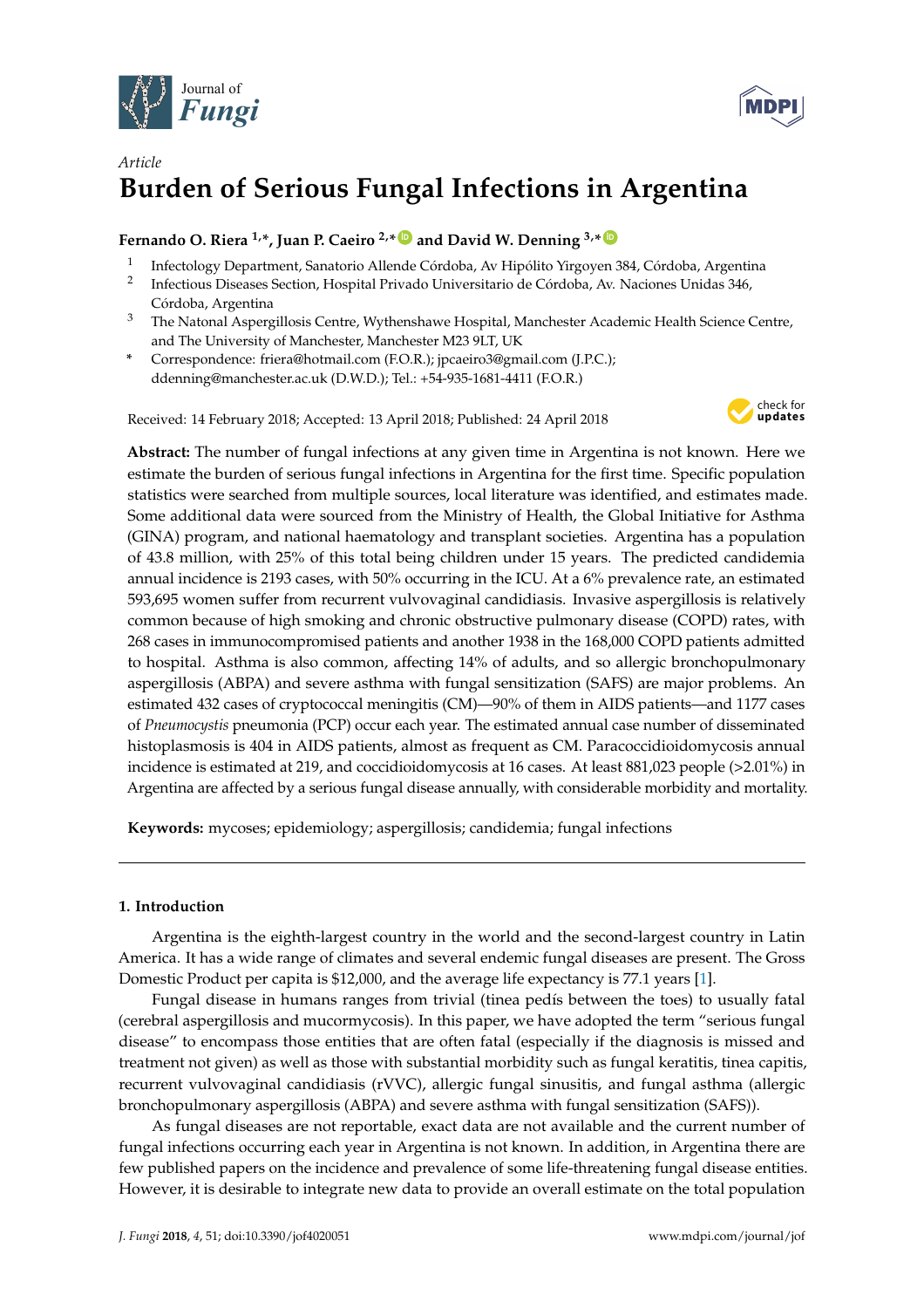affected by fungal diseases in healthcare for the purposes of future research and healthcare planning. Diagnostic treatment gaps are also highlighted by comparing local data with those of other neighboring countries where estimates have been published, such as Brazil, Chile, Peru, and Ecuador [2–6].

The aim of this study was to estimate the total population in Argentina affected by serious fungal disease. By using the available epidemiological data, we have calculated the incidence and prevalence; for those diseases with no existing local data, we have used published data from neighboring countries, or international sources. We have applied calculations based on national, regional, and international cohort studies; clinical trials; and rates of infections already documented in similar groups of patients, as others have reported [2–6].

#### **2. Materials and Methods**

In order to elucidate the serious fungal burden in Argentina, we performed an exhaustive search of epidemiological reports. To estimate the fungal burden, data were retrieved from the National Institute of Statistics and Census (INDEC), the Annual Report of HIV and AIDS, National Administration of Laboratory and Health Institutes (ANLIS), and from the Ministry of Health publications. We also searched the bibliography for Argentinian data on mycotic diseases, asthma, Chronic Obstructive Pulmonary Diseases (COPD), cancer, and transplant patients. The incidence and prevalence for each fungal disease were estimated in specific populations at risk. When no data existed, risk populations were used to estimate frequencies of fungal infections, using the previously described methodology by Leading International Fungal Education (LIFE) [7].

The number of patients with human immunodeficiency virus (HIV)/acquired immune deficiency syndrome (AIDS) was obtained from epidemiological surveillance of AIDS in Argentina published in the Joint United Nations Programme on HIV/AIDS (UNAIDS) [8] and from the Argentina Annual Report of HIV and AIDS [9,10]. Similarly, the proportions of AIDS patients presenting with *Pneumocystis* pneumonia (PCP), *Candida* esophagitis, or cryptococcal meningitis in 2017 were calculated using estimates based on a literature review of manuscripts addressing the incidence rates of infections for a specific set of patients. PCP is most commonly associated with the initial presentation of AIDS in 25% of cases [11].

In a recent study, the prevalence of cryptococcal antigenemia in Argentina was 8.1% in those with CD4 counts of  $\langle 100 \times 10^6/\text{mL}$ , and cryptococcal meningitis affected 4.87% of patients with AIDS in this series [12]. Furthermore, of 2041 patients with cryptococcosis, 98% of the cases were associated with AIDS and meningitis was seen in 90% of the patients [13].

In most populations, it is assumed that 90% of patients with late-stage HIV who are not being treated with highly active antiretroviral therapy (HAART) will develop oral candidiasis [14,15]. Earlier data from a US cohort study showed that oral candidiasis may occur in 16% of cases with HIV/AIDS treated with HAART [16]. Esophageal candidiasis was based on the assumption that 20% of HIV patients with CD4 counts under  $200 \times 10^6$  /mL who are not on antiretroviral therapy are affected by this condition, as well as 5% of those on therapy [17,18].

Cases of candidemia in hospitalized patients were based on the prevalence rates documented between November 2008 and October 2010 in three tertiary care hospitals in Argentina as part of a multicenter study in Latin America [19]. The incidence of candidemia per 1000 admissions was 1.95 (range 1.26–2.98) and the incidence per 1000 patient-days was 0.24 (range 0.13–0.19). We assumed that 50% of candidemia episodes occur in the intensive care unit (ICU) and that the rate of *Candida* peritonitis is ~50% of the ICU candidemia rate [20–23].

The number of tuberculosis (TB) cases was taken from the epidemiological surveillance registry in the Ministry of Health of Argentina [24]. It is assumed that 22% of patients with lung cavities and 2% of those without cavities following pulmonary tuberculosis (PTB) will develop chronic pulmonary aspergillosis (CPA) [25]. Patients with PTB are expected to represent ~20% of the total number of CPA cases annually, so the total prevalence of CPA from any cause is estimated using the national PTB figures [26].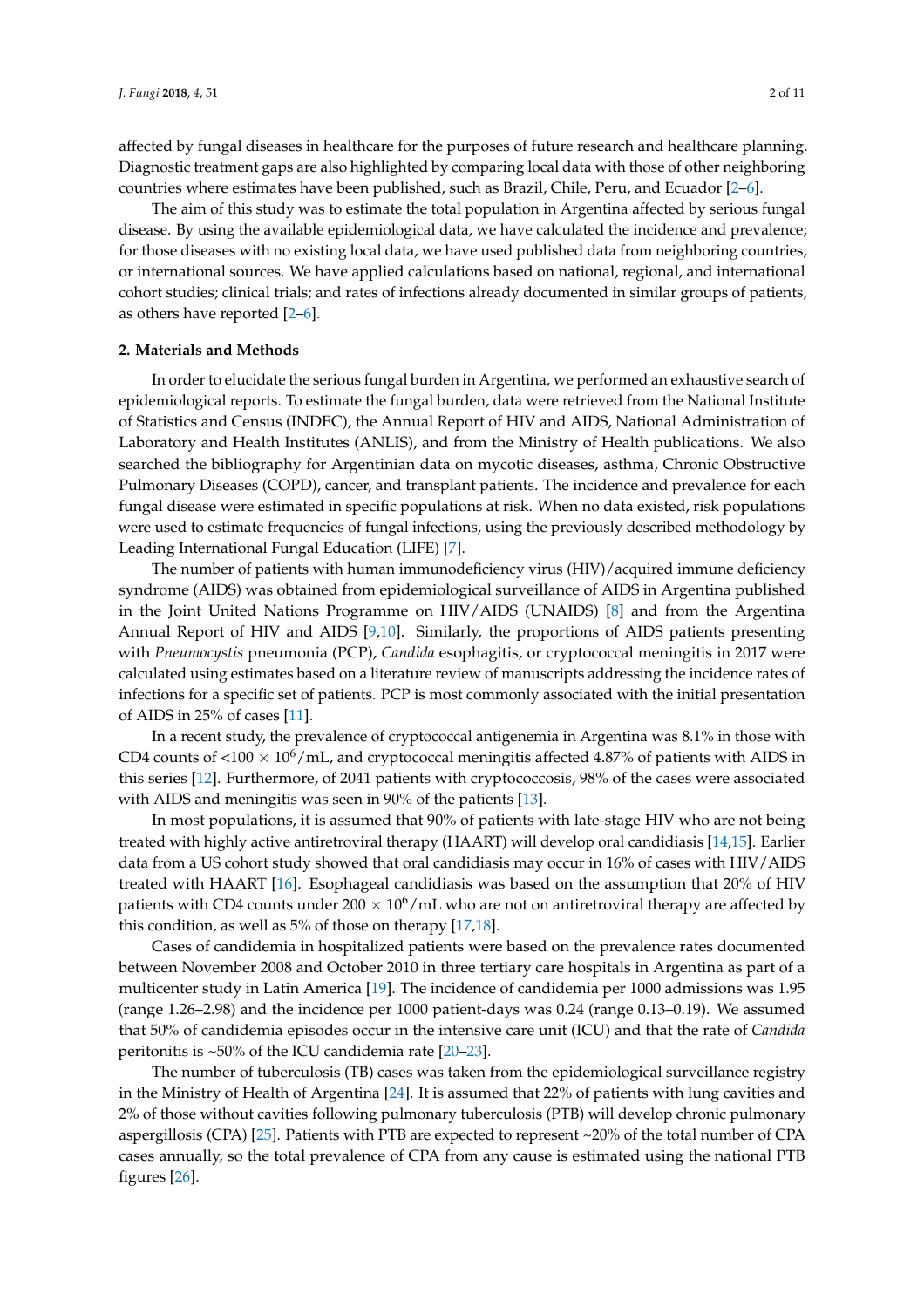Asthma rates in Argentina were obtained from the first prevalence study by the Ministry of Health of Argentina. In 2015, 5.98% of the adult population were estimated to have asthma [27]. The risk of allergic bronchopulmonary aspergillosis (ABPA) was estimated at 2.5% based on previous studies from other countries [28]. The rate of severe asthma with fungal sensitization (SAFS) was estimated for the most severe 10% of cases of the total asthma population; out of that, 33% were assumed to have fungal sensitization [29–31].

An estimated 2.3 million people in Argentina are living with a diagnosis of COPD, a prevalence of 14.5% in those >40 years old. We assumed that 7% of these patients are admitted to hospital each year [32].

Argentina's cancer data were reported by the International Agency for Research on Cancer through the Globocan Project in 2012, showing an estimated incidence of crude rates for leukemia at 5.1/100,000; acute myeloid leukemia (AML) is the most common type of leukemia in adults [33]. Overall, there were 2372 cases of leukemia reported, and 11,244 people were diagnosed with lung cancer in 2012.

It is assumed that non-acute myeloid leukemia hematological conditions in total represent the same population incidence of invasive aspergillosis (IA) as do AML patients—an incidence of approximately 10% [34]. Furthermore, it is assumed that the incidence of IA in allogeneic hematopoietic stem cell transplants is 8% [35].

IA is also associated with solid organ transplantation, although the reported incidence varies by both dataset and anatomical site. The Transplant-Associated Infection Surveillance Network data found the 1 year cumulative incidence of documented IA to be 0.5% of renal, 2.0% of heart, 0.9% of liver, and 9.1% of lung transplants [36]. Given the size of this dataset, it provides the most precise disease rates and we have adopted these values. Argentinian transplant data were obtained from the 2016 Instituto Nacional Central Único Coordinador de Ablación e Implante (INCUCAI) report on organ transplant and organ donation registry. In Argentina in 2016, 1687 solid organ transplants were performed [34]. Of the total 1687 transplants, 1121 were renal (740 with deceased donor and 381 with living donor), 349 were livers (312 with deceased donors and 37 with living donors), 109 were hearts, and 33 were lungs. In addition, 937 corneal transplants were performed [37]. We have assumed that the rate of IA in lung cancer patients was 2.6%, as described by Yan et al (2009) [38].

Recurrent *Candida* vaginitis (more than 4 episodes per year) was included in the context of serious infections due to its impact on quality of life as well [39]. For recurrent *Candida* vaginitis, the number of cases was based on 6% expected prevalence among women of ages 15 to 50 years old [7,40]. According to the INDEC, the population of this age group of women in Argentina is ~9,894,900.

Mucormycosis was estimated using data forma population studies in which incidence was 1.7 million inhabitants and data from Transplant-Associated Infection Surveillance Network (TRANSNET) [41,42].

In 2004, the National Network of Mycology Laboratories of Argentina (ANLIS) reported the results of a retrospective nationwide survey on mycoses diagnosed between January and December, 2004. The study included data provided by 72 laboratories located in 19 provinces of Argentina. A total of 23,600 mycoses cases were diagnosed, of which 1663 patients (7%) presented with deep mycoses. Although the survey is based on laboratory data only, we used these data to estimate the incidence per 100,000 patients according to the population of that year (38,730,000) and we apply that indicator to the current population [43].

#### **3. Results**

Argentina has a population of approximately 43.8 million, with 25% of these being children under 15 years old and 16% being women >60 years old. The average life expectancy is 77.1 years [1]. Demographic data of the Argentinian population are presented in Table 1, including the main at-risk categories for fungal diseases. The gross domestic product was USD \$12,450 per capita in 2016.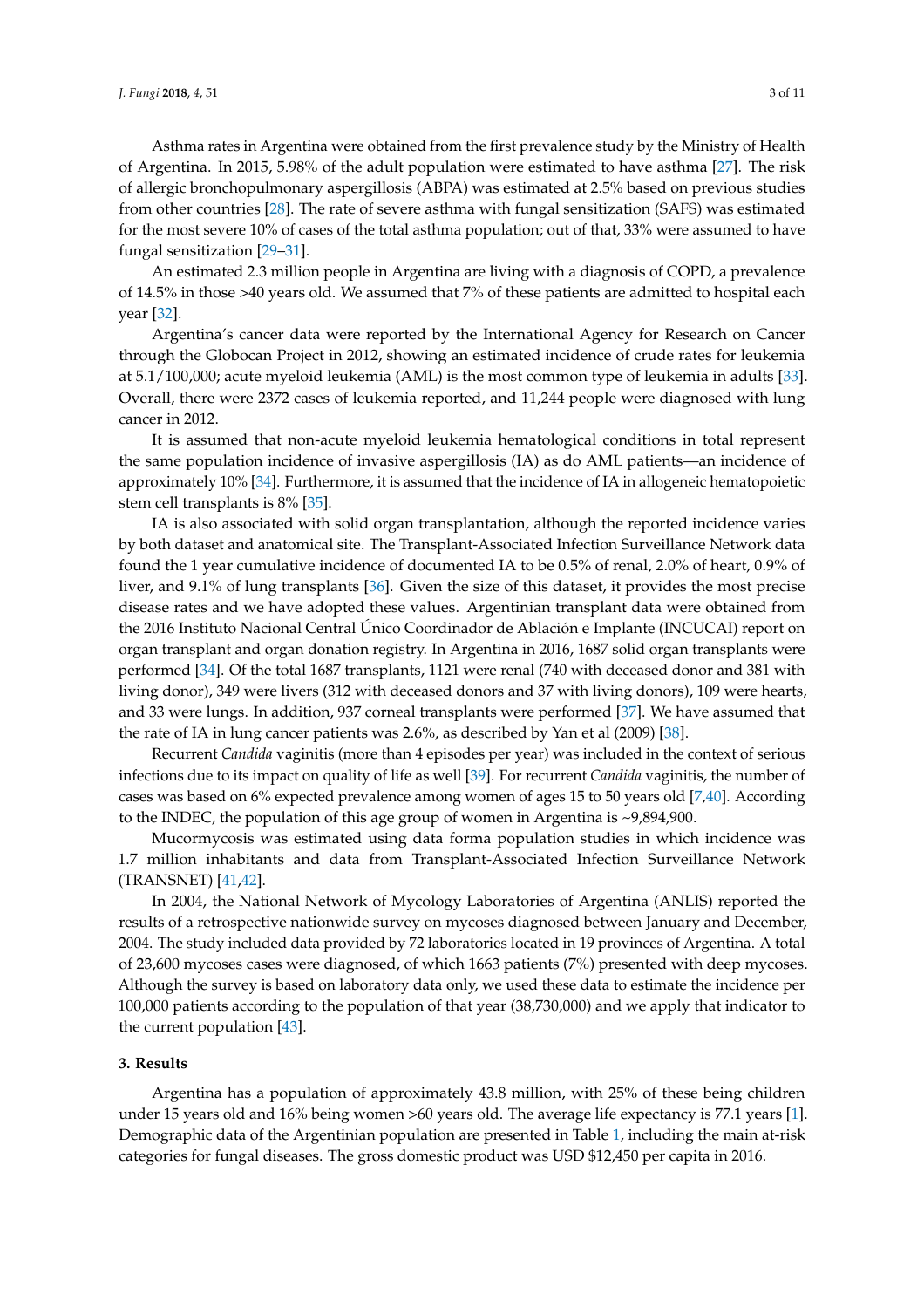| Population estimates in July 2016                                                                                                                                                                                                                                                     | 43,886,748                                                                              |
|---------------------------------------------------------------------------------------------------------------------------------------------------------------------------------------------------------------------------------------------------------------------------------------|-----------------------------------------------------------------------------------------|
| <b>HIV and AIDS estimates</b>                                                                                                                                                                                                                                                         |                                                                                         |
| People living with HIV 2016<br>New HIV infections<br>AIDS-related death<br>HIV + on highly active antiretroviral therapy (HAART)<br>Patients at risk (CD4 count <200 and who developed AIDS)<br>% Late diagnosis (AIDS symptoms and <200 CD4) at risk of opportunistic infection (OI) | 120,000<br>6500<br>2400<br>75,400<br>1105<br>2275 (35%)                                 |
| Leukemia, transplant, and other immunocompromised patients                                                                                                                                                                                                                            |                                                                                         |
| Leukemia<br>All cancers excl. non-melanoma skin cancer<br>Solid organ transplant 2016 year<br>Renal<br>Liver<br>Heart<br>Pancreas<br>Lung<br>Liver-renal<br>Intestinal<br>Heart–renal<br>Pancreatic-liver<br>Liver pulmonary<br>Heart-hepatic                                         | 1369<br>54,953<br>1687<br>1121<br>349<br>109<br>46<br>33<br>17<br>4<br>4<br>2<br>1<br>1 |
| <b>Pulmonary diseases</b>                                                                                                                                                                                                                                                             |                                                                                         |
| Tuberculosis total<br>Pulmonary tuberculosis (PTB)<br>Annual incidence<br>HIV-positive TB patients<br>Lung cancer<br>Chronic obstructive pulmonary disease<br>Prevalence (for patients over 40 years old)<br>Chronic obstructive pulmonary disease admissions to hospital per year    | 10,525<br>9605<br>26,3/100,000<br>525<br>7690<br>2,300,000<br>14.5%<br>168,000          |
| Asthma                                                                                                                                                                                                                                                                                |                                                                                         |
| In adults >40 years old<br>Cystic fibrosis                                                                                                                                                                                                                                            | 4,588,360                                                                               |
| Total registered                                                                                                                                                                                                                                                                      | 156                                                                                     |
| Critical care and surgery cases (2013 year)                                                                                                                                                                                                                                           |                                                                                         |
| Critical care beds                                                                                                                                                                                                                                                                    | 9116                                                                                    |

**Table 1.** Demographic data for the calculation of fungal-related diseases in Argentina.

#### *3.1. Infections in HIV-Infected Patients*

In Argentina there are 120,000 people living with HIV/AIDS and 6500 new cases are notified annually; 27.5% of these people are diagnosed late, so they often have or are at immediate risk of acquiring an opportunistic infection [10].

The annual incidence of cryptococcosis is difficult to establish because cryptococcosis is not a reportable disease in Argentina. In a study of HIV-positive patients  $\geq$  18 years of age with advanced immunosuppression, CrAg-positivity was 8.1% [10,11]. The estimated incidence is 0.85/100,000 cases or a total of 372 cases in AIDS, with another 60 cases in non-HIV patients. Microbiologic confirmation of PCP diagnosis is rarely accomplished in most developing countries. PCP prevalence among adult HIV-infected patients ranges widely, from 5% to 60%, due to use of different diagnostic techniques. The estimated incidence is 2.68/100,000, a total of 877 in AIDS, with another 300 cases in non-HIV patients. The estimated number of oral and oesophageal candidiasis cases in patients with HIV is 7200 cases (Table 2).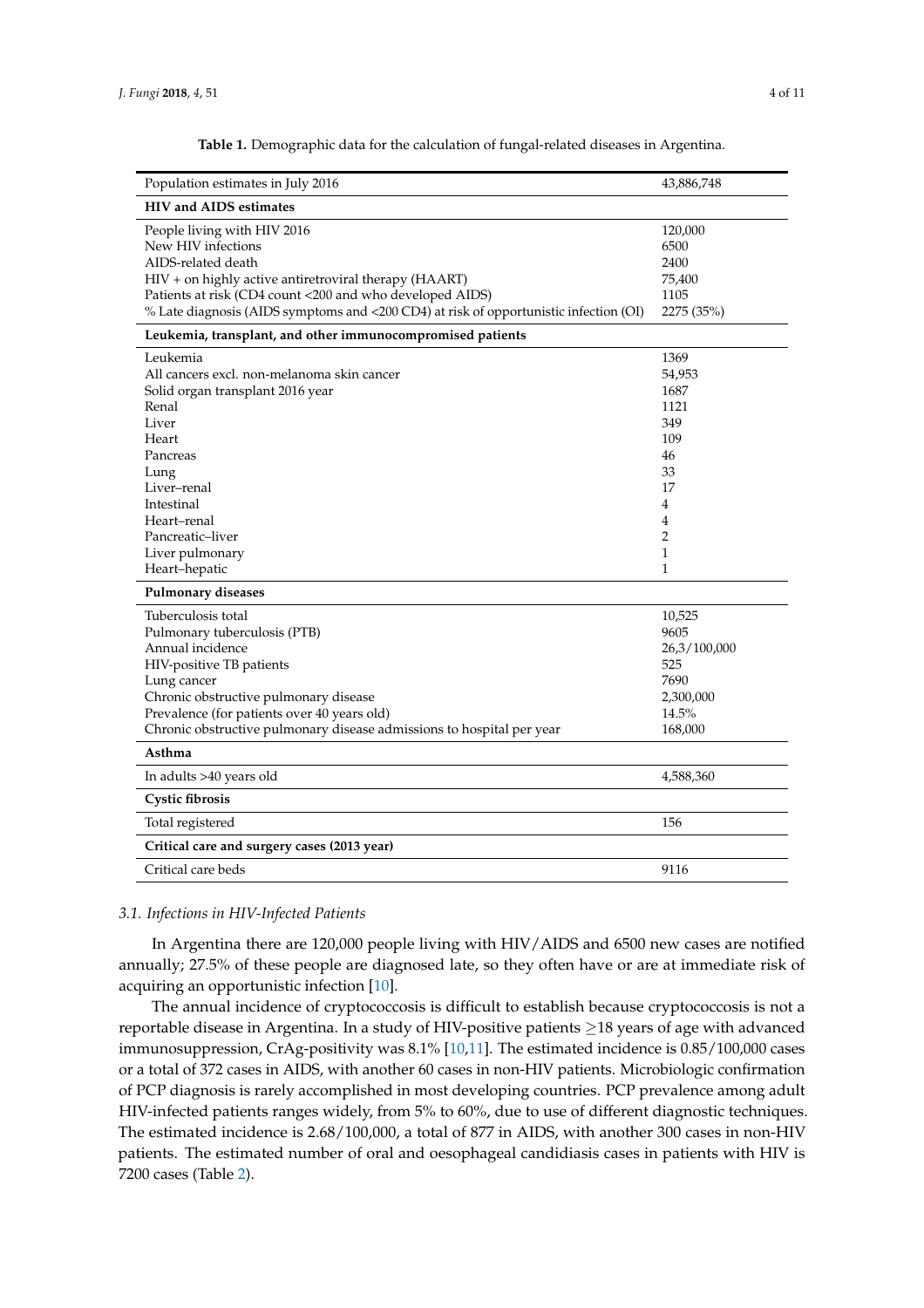|                                                | Rate/100,000 | <b>Burden</b> |                     |                                           |                 |                               |                                    |                               |
|------------------------------------------------|--------------|---------------|---------------------|-------------------------------------------|-----------------|-------------------------------|------------------------------------|-------------------------------|
| <b>Serious Fungal Infection</b>                |              |               | Totals              | <b>No</b><br>Underlying<br><b>Disease</b> | <b>HIV/AIDS</b> | Respiratory<br><b>Disease</b> | Cancer +<br>immuno-<br>Compromised | Critical<br>Care +<br>Surgery |
| Cryptococcal meningitis                        | 1.0          |               | 432                 |                                           | 372             |                               | 60                                 |                               |
| Pneumocystis pneumonia                         | 2.68         |               | 1177                |                                           | 877             |                               | 300                                |                               |
| Invasive aspergillosis                         | 5.8          |               | 2536                |                                           |                 | 268                           | 334                                | 1934                          |
| Chronic pulmonary aspergillosis post TB        | 1.1          |               | 615                 |                                           |                 | 615                           |                                    |                               |
| Chronic pulmonary aspergillosis post TB        | 4.0          | Ρ             | 1938                |                                           |                 | 1938                          |                                    |                               |
| Chronic pulmonary aspergillosis-all            | 19.9         | $\mathbf P$   | 7750                |                                           |                 | 7750                          |                                    |                               |
| Allergic bronchopulmonary aspergillosis (ABPA) | 261          | $\mathbf P$   | 114,709             |                                           |                 | 114,709                       |                                    |                               |
| Severe asthma with fungal sensitisation (SAFS) | 345          | Ρ             | 151,416             |                                           |                 | 65,172                        |                                    |                               |
| Candidaemia                                    | 5.0          |               | 2193                |                                           |                 |                               | 1096                               | 1097                          |
| Candida peritonitis                            | 1.25         |               | 548                 |                                           |                 |                               |                                    |                               |
| Oesophageal candidiasis                        | 13.1         |               | 5743                |                                           | 5111            |                               | 632                                |                               |
| Recurrent Candida vaginitis ( $\geq$ 4×/year)  | 2706         | P             | 593,695             | 593,695                                   |                 |                               |                                    |                               |
| Mucormycosis                                   | 0.17         |               | 75                  | 13                                        |                 |                               | 62                                 |                               |
| Disseminated histoplasmosis                    | 0.91         |               | 404                 | 37                                        | 367             |                               | 40                                 |                               |
| Coccidioidomycosis                             | 0.03         |               | 14                  | 14                                        |                 |                               |                                    |                               |
| Paracoccidioidomycosis                         | 0.56         |               | 246                 | 246                                       |                 |                               |                                    |                               |
| Total serious fungal infection burden          |              |               | 881,023<br>$2.01\%$ |                                           |                 |                               |                                    |                               |
|                                                |              |               |                     |                                           |                 |                               |                                    |                               |

## **Table 2.** Burden of serious fungal infection in Argentina.

I: incidence, P: prevalence.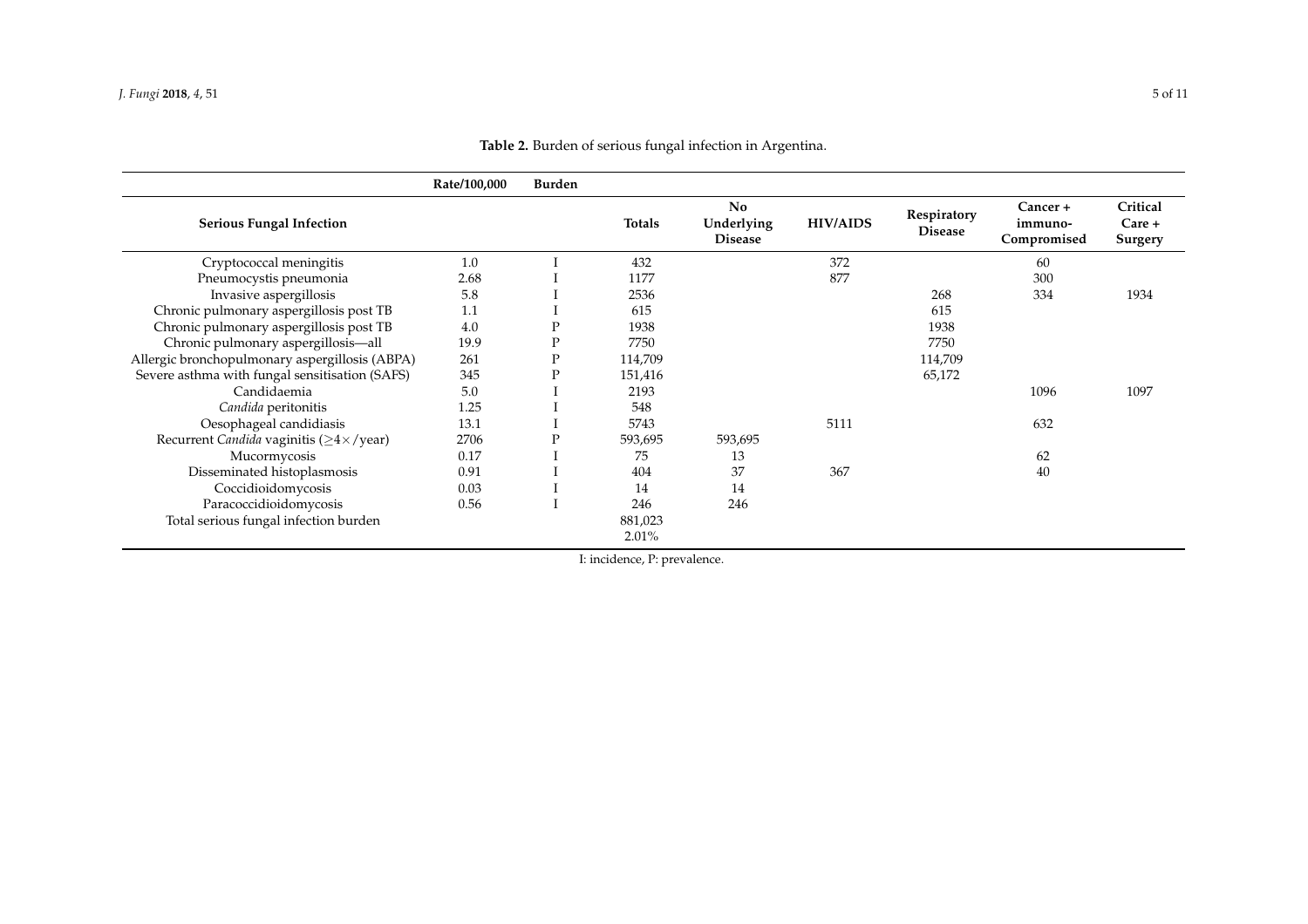#### *3.2. Histoplasmosis*

In 1945, the Argentinian mycologist Dr. Pablo Negroni published the first case of histoplasmosis in South America [44]. Histoplasmosis is the most frequent endemic mycosis in Argentina—30–40% of apparently healthy adult inhabitants of endemic areas have been infected by *H. capsulatum* [45]. Most of the reported cases correspond to the region known as Pampa Húmeda that includes the provinces of Buenos Aires, Entre Ríos, Santa Fe, Córdoba and La Pampa. A large part of the country's population is concentrated in this area. Several outbreaks have also been described in the country [45,46]. AIDS patients account for about 90% of documented cases. Disseminated histoplasmosis has been reported in 5.3–6% of advanced HIV infection patients in Argentina with frequent skin involvement, followed by pulmonary disease [47]. Radiological findings include miliary patterns, interstitial infiltrates, and focal infiltrates [48]. The estimated incidence based in laboratory data is 0.45/100,000 assuming that this represents only 50% of the diagnoses [43,49]. We estimated 404 cases annually. No estimate is provided for subacute or chronic forms of histoplasmosis.

#### *3.3. Endemic Fungal Infections Other Than Histoplasmosis*

Paracoccidioidomycosis (PCM) has a restricted geographic distribution. It is endemic in humid subtropical areas of Latin America, from Mexico to Argentina [45]. In Argentina, there are two endemic areas—one in the northeast and one in the northwest [50]. In endemic areas, a population prevalence of 7.16% has been reported [51]. In recent years, the frequency of cases of PCM has increased, but with different epidemiological characteristics to those historically reported, with more patients presenting with the juvenile clinical form [52]. The estimated incidence is 0.5/100,000—an estimated 219 cases annually.

Coccidioidomycosis was reported for the first time in Argentina in 1892 by Posadas and Wernicke [53]. Clinical cases of coccidioidomycosis are rare in Argentina and are generally found in the large arid precordilleran area of the country [54]. The incidence rate is estimated at only 2/100,000 inhabitants in the endemic area (Catamarca, La Rioja, and San Luis provinces), with an estimated 16 cases [51].

#### *3.4. Candida Infections Other Than Those Seen in HIV-Infected Patients*

The incidence of bloodstream infections per 100,000 in Latin America varies annually between 1.2 and 5.3. Data from hospitals in Argentina showed an incidence rate of 1.95/100,000 admissions and 0.24/1000 patients in hospital [19]. *Candida albicans* was the most common species (52.2%), followed by *C. parapsilosis* (30.4%) and *C. tropicalis* (10.9%) [23]. The estimated number of cases of candidemia was 2193 and 548 of *Candida* peritonitis.

In a review of oral fungal infections in patients receiving cancer therapy, for all cancer treatments, the weighted prevalences of clinical oral fungal infections were found to be 7.5% pretreatment, 39.1% during treatment, and 32.6% after the end of cancer therapy [33]. These rates may differ each year but may be used as an estimate for current calculations. Each year, 55,000 new cancer cases (including hematological cancers) are recorded. Assuming that the majority of cancer patients (>90%) receive anti-cancer treatment, oral candidiasis episodes were calculated, resulting in a total of 23,375 episodes and 632 oesophageal cases each year.

It was assumed that 6% of women have recurrent vaginal candidiasis (four or more episodes per year), which correlates with 593,695 Argentinian women with recurrent vaginal thrush in any one year.

#### *3.5. Chronic, Allergic, and Invasive Aspergillosis*

Of the 10,423 cases of TB in 2016, mostly in HIV-negative people, 8891 (85.3%) had pulmonary tuberculosis. There were 757 deaths and we have assumed that all of them were pulmonary TB cases, leaving 8134 survivors. Using the approach taken by Denning et al. which assumed a 22% cavitation rate following therapy, with a 22% rate of CPA in this group and a 2% in the remainder, we estimate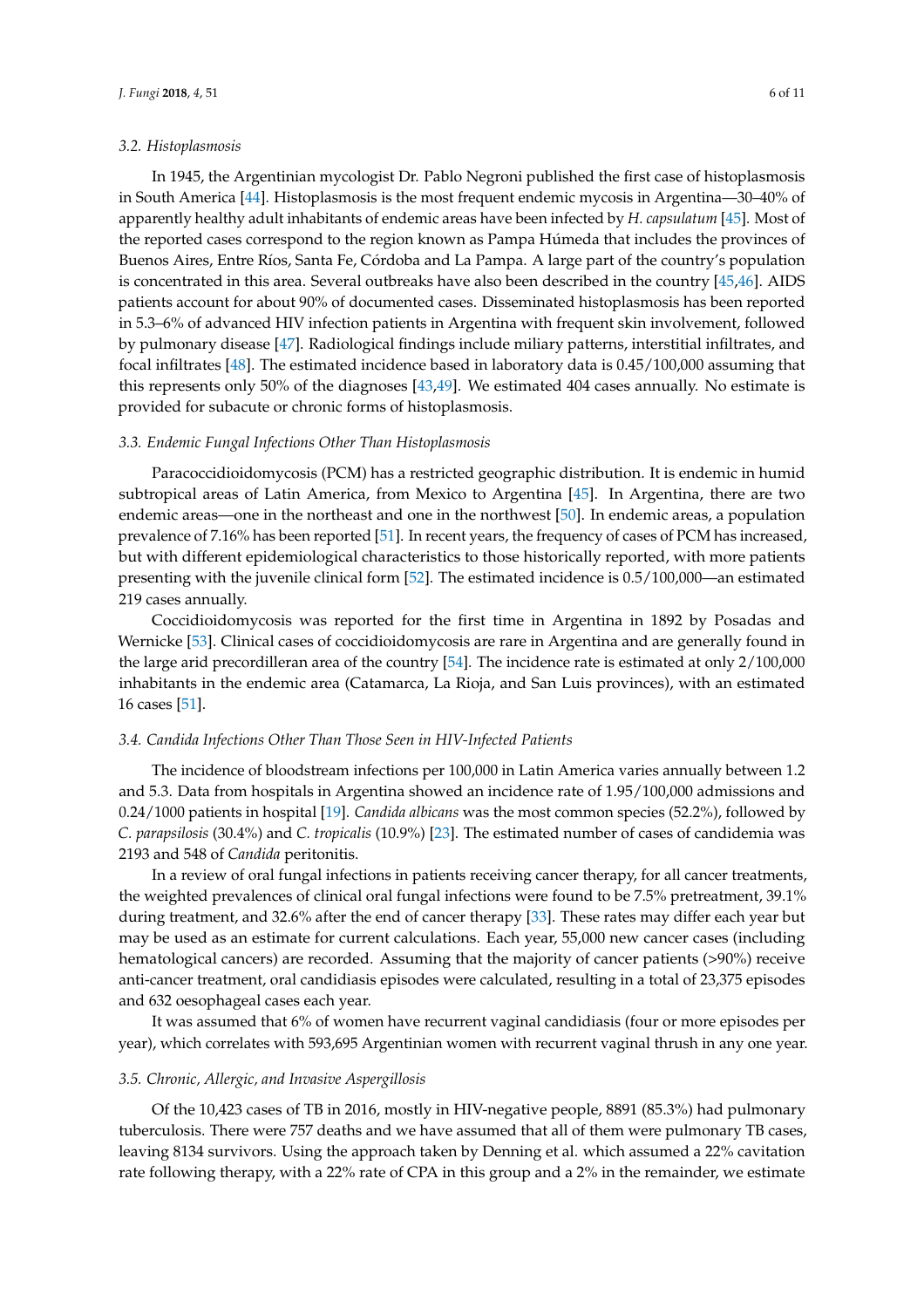that annually at least 469 patients develop CPA following pulmonary TB, which gives a 5 year period prevalence of 1938, assuming a 15% annual mortality and surgical resection rate. It was assumed that TB was the underlying diagnosis of CPA in 20% of cases and so the total CPA prevalence is 7750 patients [24–26].

Estimates of asthma prevalence in adults were around 6% [27]. Assuming that 2.5% of asthmatics have ABPA, there will be 114,709 Argentinian adults with ABPA (261/100,000) [28,29]. In fact, there are no reports of ABPA from Argentina or Latin America, so this estimate is uncertain. Severe asthma is also an increasing problem in Argentina, and fungal allergy has been documented in Brazil, although not in Argentina. Nonetheless, we have assumed that 10% of adults have severe asthma and 33% of these people have fungal sensitization, so we would expect about 151,416 (345/100,000) to have severe asthma with fungal sensitization (SAFS) [30]. There may be some duplication between these prevalence figures, as some patients with ABPA have severe asthma.

According to the Ministry of Public Health of Argentina, 2.3 million people have chronic obstructive pulmonary disease (COPD), and it is assumed that 7% of these patients are admitted to hospital [32]. Given that 1.3–3.9% of these patients develop invasive aspergillosis, we anticipate at least 1934 such cases annually, although many are not currently diagnosed. Recently, over 10% of patients with COPD were found to be sensitized to *A. fumigatus* and this was associated with worse pulmonary function; therefore, we expect 230,000 patients with COPD to have allergic or chronic aspergillosis, although the therapeutic implications of this are not clear [32].

The most important risk factor for IA has historically been neutropenia, and we estimate 480 cases of IA in leukemia patients. According to the INCUCAI data in Argentina, there were 1687 transplants. We estimate the incidences of IA in 22 cases after allogeneic hematopoietic stem cell transplant and in 13 cases after solid organ transplantation. In addition, IA causes complications in patients with lung cancer. A retrospective study reported a frequency of 2.6% [38]; we estimate 268 cases of IA complicating lung cancer. The total IA incidence is estimated at 2536.

We estimated 75 cases of mucormycosis, most in immunocompromised patients.

Overall, it is estimated that  $\sim 881,023$  people in Argentina (2.01% of the total population) are affected by a serious fungal infection. We were not able to estimate the burden of other serious fungal diseases such as, mycetoma, chromoblastomycosis, sporotrichosis, fungal keratitis, or tinea capitis.

#### **4. Discussion**

This is the first attempt to summarize epidemiological data on the prevalence of serious fungal diseases in Argentina and has used a basic deterministic model. There are few epidemiology papers that have directly reported incidence, prevalence, or fungal infection rates, so every estimate is based on previously published data. As George Box [55] wrote in a statistics workshop proceedings paper published in 1979, "All models are wrong but some are useful" and "Now it would be very remarkable if any system existing in the real world could be exactly represented by any simple model. However, cunningly chosen parsimonious models often do provide remarkably useful approximations." This has been our aim.

Our overall estimate of 2.01% of the total population affected by a serious fungal infection is similar to others reported for American countries such as Brazil, Dominican Republic, Jamaica, Mexico, Trinidad, Tobago, Peru, and Ecuador ranging from 1.9% to 2.4% [35,56]. It is similar to the rates reported for some European developed countries, such as Denmark and Belgium (1.7% and 2.1%, respectively), and for African countries such as Senegal and Tanzania (1.6% and 2.3%) [56]. The estimated rate for Argentina is also lower than the ones reported from Spain and Germany (3 and 3.6%) [56].

Recurrent *Candida* vaginitis is the most frequent infection and usually affects women without known underlying diseases; it is the most frequent indication for using antifungals and is therefore, a potential source for colonization by azole-resistant *Candida* strains.

We believe that the 2.01% figure is an underestimation of the real burden of serious fungal diseases in Argentina, with no true explanation for cause, other than missing data. First, mycotic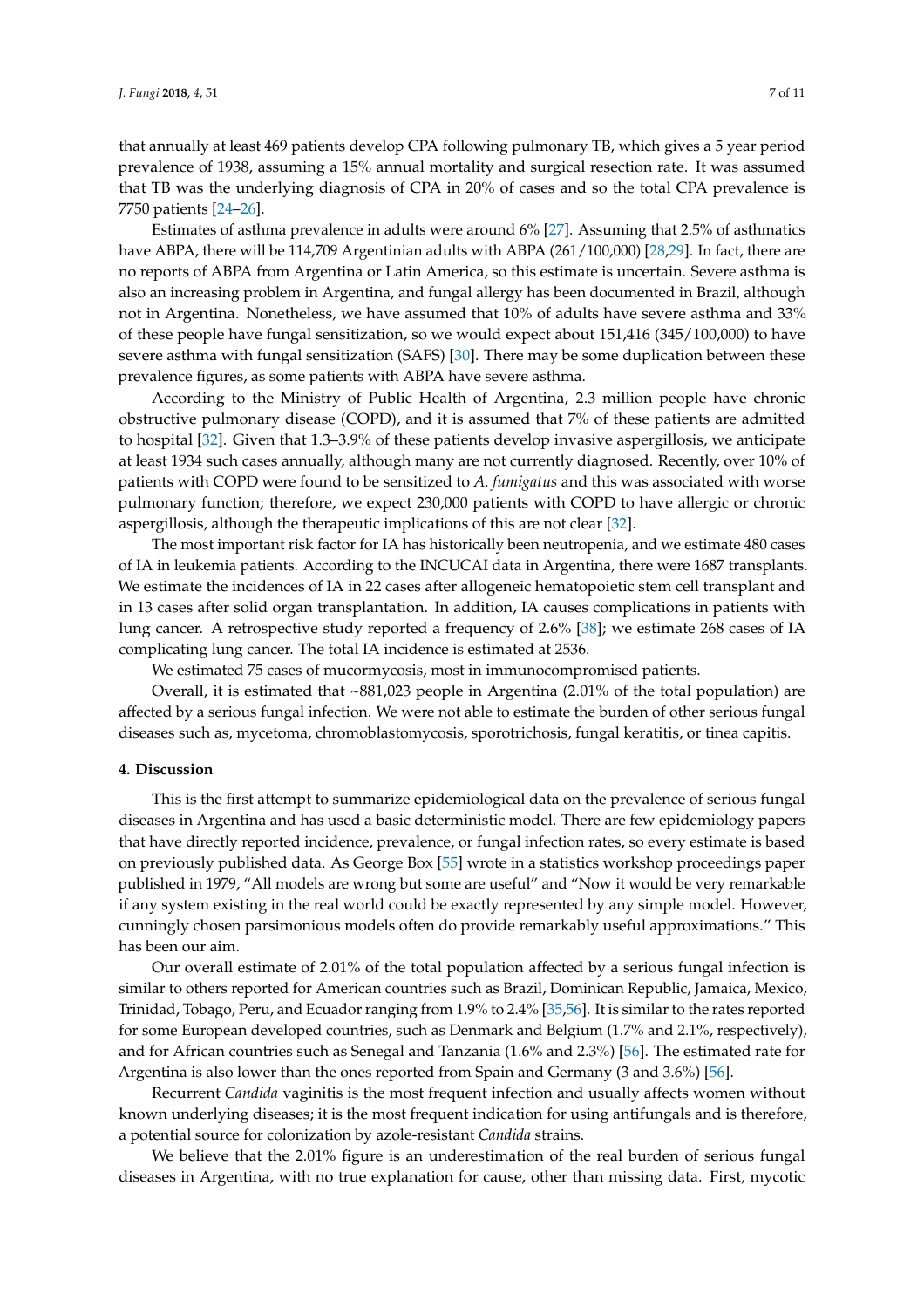diseases are underdiagnosed due to inadequate access to health services, the limited sensitivity of available diagnostic tests, and an inadequate level of clinical suspicion of fungal diseases explained by inadequate training of health personnel. This is a common problem across the world. These reasons could explain the small number of endemic mycoses diagnosed in Argentina, even though one-third of the territory has conditions for acquisition of them. The perception of a small burden is one reason why flucytosine, a critically important and WHO Essential Medicine, has not been available for more than two decades in Argentina, as in most Latin American countries.

The second reason for believing that we have an underestimated burden is that reporting of fungal diseases is not mandatory and there is no surveillance system for any mycotic disease.

Third, the lack of data available to estimate the size of populations at risk drove us to use conservative figures.

This first estimation of the fungal burden in Argentina needs to be refined, improving measures of fungal diseases and of populations at risk. We acknowledge that using this data representing the country as a whole, and using data not locally produced, has the potential for introducing substantial levels of inaccuracy. The use of better data will produce better estimations and allow trend analyses. However, our results create awareness on fungal diseases that are a public health priority.

**Author Contributions:** David W. Denning designed the initial study format and conducted modelling for the study; and Fernando O. Riera conducted modelling for a part of the study. The three authors wrote and edited the study all through the preparation period of the manuscript. Three authors, Fernando O. Riera, Juan P. Caeiro and David W. Denning, contributed equally to the writing of the manuscript.

**Conflicts of Interest:** Fernando O. Riera in the last year, he has been paid for talks on behalf Merck. Currently is president of the commission of fungal infections of the Pan American Association of Infectious Diseases (API) and member of and of the executive committee of the Argentine Society of Infectious Diseases (SADI). He is editor of the manual of fungal infections of the Panamerican Association of Infectious Diseases. David W. Denning and family hold Founder shares in F2G Ltd., a University of Manchester spin-out antifungal discovery company. He acts or has recently acted as a consultant to Scynexis, Cidara, Biosergen, Quintiles, Pulmatrix, Pulmocide, Zambon and Fujifilm. In the last 3 years, he has been paid for talks on behalf of Astellas, Dynamiker, Gilead, Merck, Mylan and Pfizer. He is a longstanding member of the Infectious Disease Society of America Aspergillosis Guidelines group, the European Society for Clinical Microbiology and Infectious Diseases Aspergillosis Guidelines group and the British Society for Medical Mycology Standards of Care committee. Juan P. Caeiro in the last year, he has been paid for talks on behalf Merck and Pfizer. He is member of Argentine Society of infectious Diseases (SADI).

#### **References**

- 1. Index Mundi. Argentina Demographics Profile 2017. 2014. Available online: http://www.indexmundi.com/ argentina/demographics\_profile.html (accessed on 22 December 2017).
- 2. Red de Laboratorios de Micología. Available online: http://www.anlis.gov.ar/inei/micologia/?page\_id=170 (accessed on 22 December 2017).
- 3. Giacomazzi, J.; Baethgen, L.; Carneiro, L.C.; Millington, M.A.; Denning, D.W.; Colombo, A.L.; Pasqualotto, A.C. The burden of serious human fungal infections in Brazil. *Mycoses* **2016**, *59*, 145–150. [CrossRef] [PubMed]
- 4. Bustamante, B.; Denning, D.W.; Campos, P.E. Estimating the burden of fungal infections in the Peruvian population. *Eur. J. Clin. Microbiol. Infect. Dis.* **2017**, *36*, 943–948. [CrossRef] [PubMed]
- 5. Zurita, J.; Denning, D.W.; Paz-Y-Miño, A.; Solís, M.B.; Arias, L.M. Serious fungal infections in Ecuador. *Eur. J. Clin. Microbiol. Infect. Dis.* **2017**, *36*, 975–981. [CrossRef] [PubMed]
- 6. Duarte, E.A.; Denning, D.W. Estimating the burden of serious fungal infections in Chile. *Eur. J. Clin. Microbiol. Infect. Dis.* **2017**, *36*, 983–986. [CrossRef] [PubMed]
- 7. Leading International Fungal Education (LIFE). Available online: www.life-worldwide.org/fungal-diseases (accessed on 22 December 2017).
- 8. ADISinfo. Available online: aidsinfo.unaids.org/ (accessed on 22 December 2017).
- 9. Argentina 2017. Available online: www.unaids.org/es/regionscountries/countries/argentina (accessed on 22 December 2017).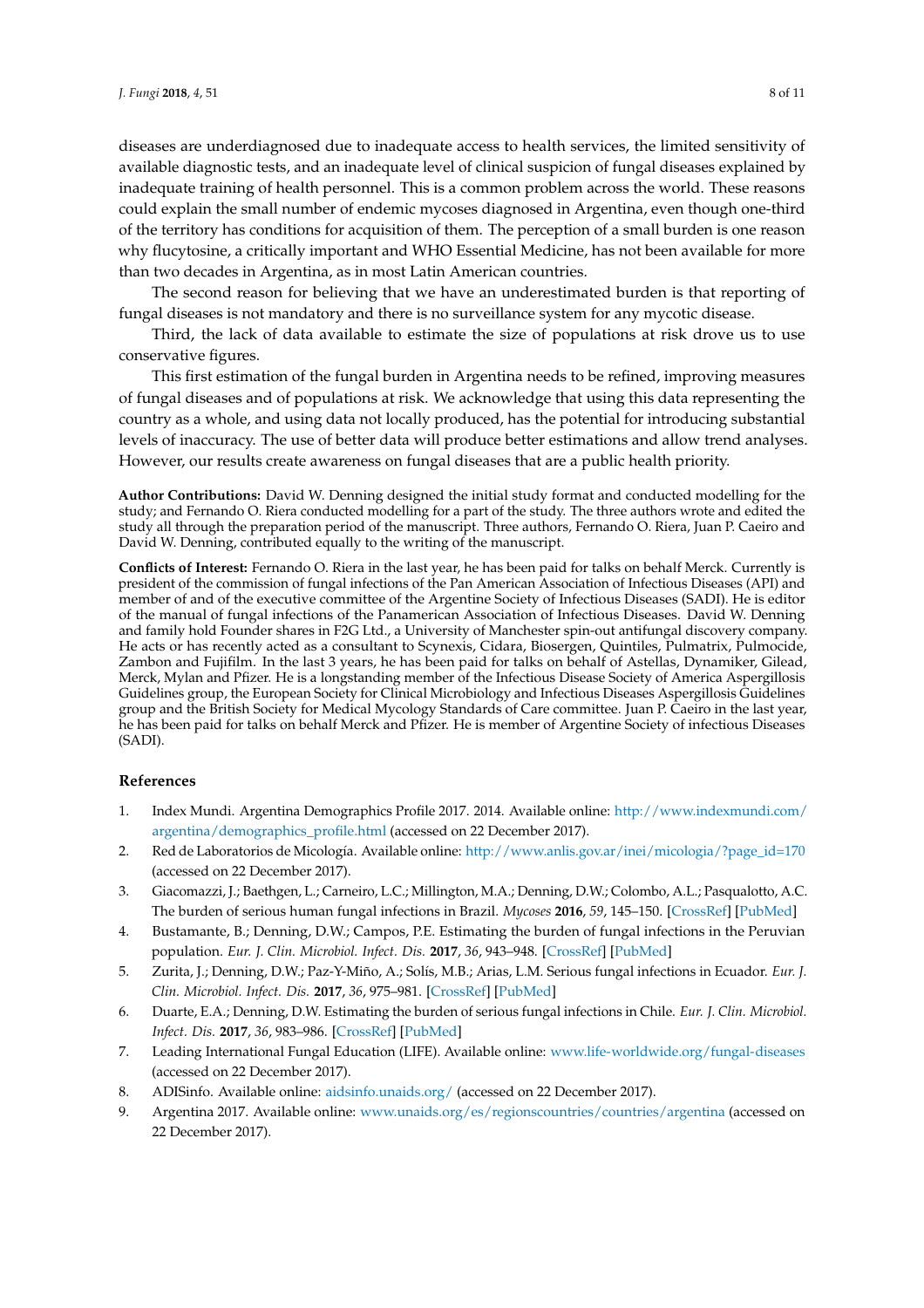- 10. Ministerio de Salud de la Nación Argentina Dirección de SIDA e ITS. Boletín Epidemiológico-Año 2017. 2017. Available online: http://www.msal.gob.ar/sida/index.php/publicaciones/boletines-sobre-vih-sida (accessed on 22 December 2017).
- 11. Morris, A.; Lundgren, J.D.; Masur, H.; Walzer, P.D.; Hanson, D.L.; Frederick, T.; Huang, L.; Beard, C.B.; Kaplan, J.E. Current Epidemiology of Pneumocystis Pneumonia. *Emerg. Infect. Dis.* **2004**, *10*, 1713–1720. [CrossRef] [PubMed]
- 12. Frola, C.; Guelfand, L.; Blugerman, G.; Szyld, E.; Kaufman, S.; Cahn, P.; Sued, O.; Pérez, H. Prevalence of cryptococcal infection among advanced HIV patients in Argentina using lateral flow immunoassay. *PLoS ONE* **2017**, *12*, e0178721. [CrossRef] [PubMed]
- 13. Arechavala, A.; Negroni, R.; Messina, F.; Romero, M.; Marín, E.; Depardo, R.; Walker, L.; Santiso, G. Cryptococcosis in an Infectious Diseases Hospital of Buenos Aires, Argentina. Revision of 2041 cases: Diagnosis, clinical features and therapeutics. *Rev. Iberoam. Micol.* **2018**, *35*, 1–10. [CrossRef] [PubMed]
- 14. Gazzard, B.G.; Smith, D. Oral candidosis in HIV-infected patients. *Br. J. Clin. Pract. Suppl.* **1990**, *71*, 103–108. [PubMed]
- 15. Matee, M.I.; Scheutz, F.; Moshy, J. Occurrence of oral lesions in relation to clinical and immunological status among HIV-infected adult Tanzanians. *Oral Dis.* **2000**, *6*, 106–111. [CrossRef] [PubMed]
- 16. Patton, L.L.; McKaig, R.; Strauss, R.; Rogers, D.; Eron, J.J., Jr. Changing prevalence of oral manifestations of human immuno-deficiency virus in the era of protease inhibitor therapy. *Oral Surg. Oral Med. Oral Pathol. Oral Radiol. Endod.* **2000**, *89*, 299–304. [CrossRef]
- 17. Smith, E.; Orholm, M. Trends and patterns of opportunistic diseases in Danish AIDS patients 1980–1990. *Scand. J. Infect. Dis.* **1990**, *22*, 665–672. [CrossRef] [PubMed]
- 18. Buchacz, K.; Baker, R.K.; Palella, F.J., Jr.; Chmiel, J.S.; Lichtenstein, K.A.; Novak, R.M.; Wood, K.C.; Brooks, J.T.; HOPS Investigators. AIDS-defining opportunistic illnesses in US patients, 1994–2007: A cohort study. *AIDS* **2010**, *24*, 1549–1559. [CrossRef] [PubMed]
- 19. Nucci, M.; Queiroz-Telles, F.; Alvarado-Matute, T.; Tiraboschi, I.N.; Cortes, J.; Zurita, J.; Guzman-Blanco, M.; Santolaya, M.E.; Thompson, L.; Sifuentes-Osornio, J.; et al. Epidemiology of candidemia in Latin America: A laboratory-based survey. *PLoS ONE* **2013**, *8*, e59373. [CrossRef] [PubMed]
- 20. Arendrup, M.C. Epidemiology of invasive candidiasis. *Curr. Opin. Crit. Care* **2010**, *16*, 445–452. [CrossRef] [PubMed]
- 21. Pfaller, M.A.; Diekema, D.J. Epidemiology of invasive candidiasis: A persistent public health problem. *Clin. Microbiol. Rev.* **2007**, *20*, 133–163. [CrossRef] [PubMed]
- 22. Eggimann, P.; Que, Y.A.; Revelly, J.P.; Pagani, J.L. Preventing invasive *Candida* infections. Where could we do better? *J. Hosp. Infect.* **2015**, *89*, 302–308. [CrossRef] [PubMed]
- 23. Riera, F.; Medeot, M.; Sartori, L.; Bergallo, C.; Minoli, J.; Vilchez, V.; Sánchez, P.; Abiega, C.; Pincheira, C.; Correa, S.; et al. Candidemia epidemiology in Córdoba Argentina. Surveillance study of five Institutions. *Rev. Fac. Cien. Med.* **2014**, *71*, 89–93.
- 24. Ministerio de Salud de la Republica Argentina, Notificación de Casos de Tuberculosis en la República Argentina Período 1985–2014. PRO.TB.DOC.TEC.01/16-INER-ANLIS-MSAL. Available online: http://www.anlis.gov.ar/iner/wpcontent/uploads/2016/04/Notificación-de-Casos-de-TB-en-la-República-Argentina-2014.pdf (accessed on 22 December 2017).
- 25. Denning, D.W.; Pleuvry, A.; Cole, D.C. Global burden of chronic pulmonary aspergillosis as a sequel to pulmonary tuberculosis. *Bull. World Health Org.* **2011**, *89*, 864–872. [CrossRef] [PubMed]
- 26. Smith, N.L.; Denning, D.W. Underlying conditions in chronic pulmonary aspergillosis including simple aspergilloma. *Eur. Respir. J.* **2011**, *37*, 865–872. [CrossRef] [PubMed]
- 27. Ministerio de Salud de la Republica Argentina. Casi 900.000 Personas Padecen Asma Según el Primer Estudio Sobre Prevalencia Efectuado en el País. 2015. Available online: http://www.msal.gob.ar/prensa/ index.php?option=com\_content&view=article&id=2656:casi-900000-personas-padecen-asma-segun-elprimer-estudio-sobre-prevalencia-efectuado-en-el-pais&catid=6:destacados-slide2656 (accessed on 22 December 2017).
- 28. Denning, D.W.; Pleuvry, A.; Cole, D.C. Global burden of allergic bronchopulmonary aspergillosis with asthma and its complication chronic pulmonary aspergillosis in adults. *Med. Mycol.* **2013**, *51*, 361–370. [CrossRef] [PubMed]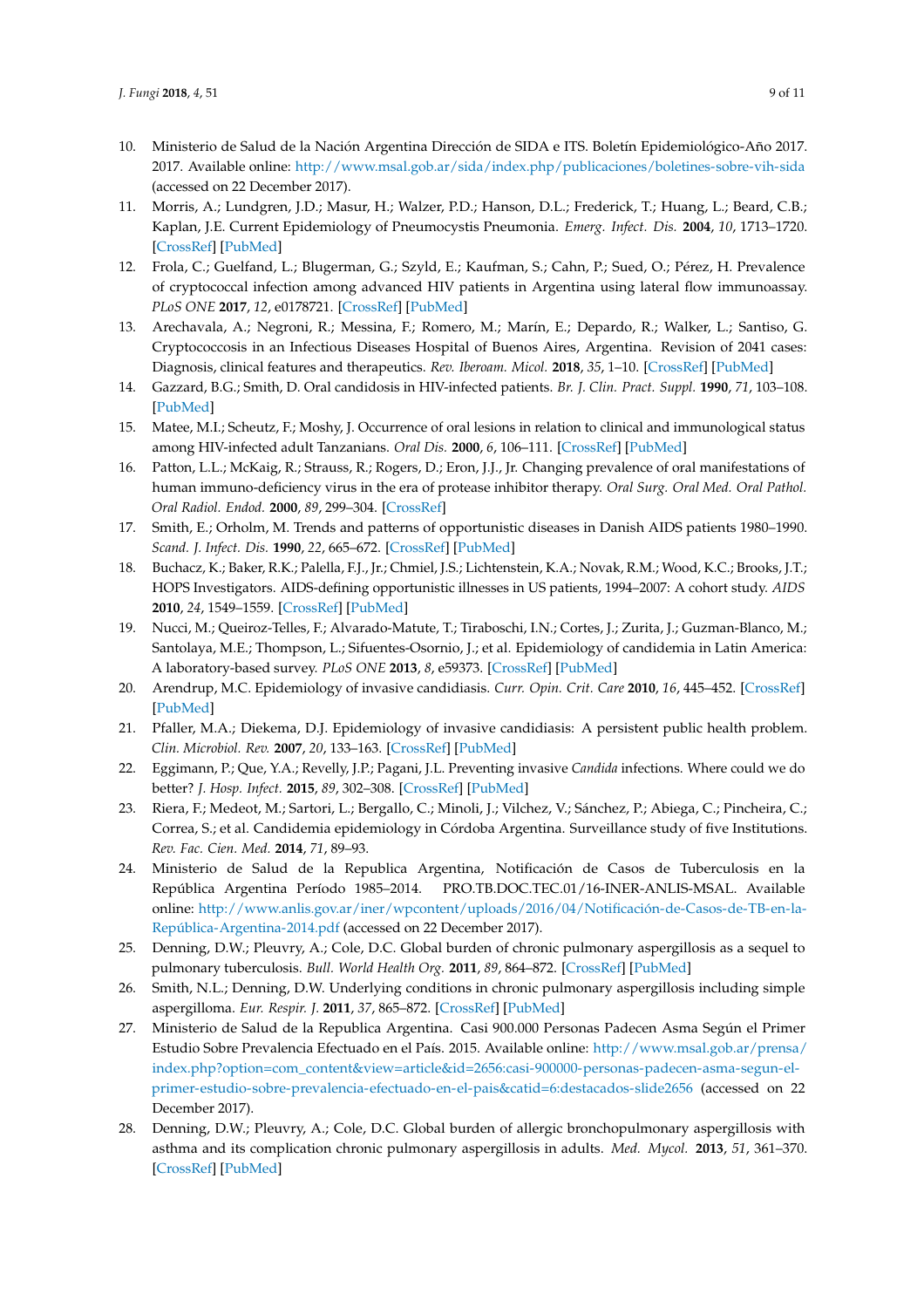- 29. Denning, D.W.; Pashley, C.; Hartl, D.; Wardlaw, A.; Godet, C.; Del Giacco, S.; Delhaes, L.; Sergejeva, S. Fungal allergy in asthma-state of the art and research needs. *Clin. Transl. Allergy* **2014**, *4*, 14. [CrossRef] [PubMed]
- 30. O'Driscoll, B.R.; Powell, G.; Chew, F.; Niven, R.M.; Miles, J.F.; Vyas, A.; Denning, D.W. Comparison of skin prick tests with specific serum immunoglobulin E in the diagnosis of fungal sensitization in patients with severe asthma. *Clin. Exp. Allergy* **2009**, *39*, 1677–1683. [CrossRef] [PubMed]
- 31. Denning, D.W.; O'Driscoll, B.R.; Hogaboam, C.M.; Bowyer, P.; Niven, R.M. The link between fungi and severe asthma: A summary of the evidence. *Eur. Respir. J.* **2006**, *27*, 615–626. [CrossRef] [PubMed]
- 32. Ministerio de Salud Argentina. Prevalencia y Características de Enfermedad Pulmonar Obstructiva Crónica (EPOC) en Argentina, Resumen Ejecutivo 2016. 2016. Available online: www.msal.gob.ar/ent/images/ stories/programas/pdf/2016-11\_resumen-ejecutivo\_EPOCAR.pdf (accessed on 22 December 2017).
- 33. Ferlay, J.; Soerjomataram, I.; Ervik, M.; Dikshit, R.; Eser, S.; Mathers, C.; Rebelo, M.; Parkin, D.M.; Forman, D.; Bray, F. *Cancer Incidence and Mortality Worldwide: IARC Cancer Base*; Globocan 2012 Version 1.0.; International Agency for Research on Cancer: Lyon, France, 2013. Available online: http://globocan.iarc.fr (accessed on 22 December 2017).
- 34. Ruhnke, M.; Groll, A.H.; Mayser, P.; Ullmann, A.J.; Mendling, W.; Hof, H.; Denning, D.W.; University of Manchester in Association with the LIFE Program. Estimated burden of fungal infections in Germany. *Mycoses* **2015**, *58*, 22–28. [CrossRef] [PubMed]
- 35. Lortholary, O.; Gangneux, J.P.; Sitbon, K.; Lebeau, B.; de Monbrison, F.; Le Strat, Y.; Coignard, B.; Dromer, F.; Bretagne, S.; French Mycosis Study Group. Epidemiological trends in invasive aspergillosis in France: The SAIF network (2005–2007). *Clin. Microbiol. Infect.* **2011**, *17*, 1882–1889. [CrossRef] [PubMed]
- 36. Pappas, P.G.; Alexander, B.D.; Andes, D.R.; Hadley, S.; Kauffman, C.A.; Freifeld, A.; Anaissie, E.J.; Brumble, L.M.; Herwaldt, L.; Ito, J.; et al. Invasive fungal infections among organ transplant recipients: Results of the Transplant-Associated Infection Surveillance Network (TRANSNET). *Clin. Infect. Dis.* **2010**, *50*, 1101–1111. [CrossRef] [PubMed]
- 37. Ministerio de Salud de la Republica Argentina. La Donación y el Trasplante en 2016. 2017. Available online: www.incucai.gov.ar/index.php/prensa/institucionales/507-la-donacion-y-el-trasplante-en-2016 (accessed on 22 December 2017).
- 38. Yan, X.; Li, M.; Jiang, M.; Zou, L.Q.; Luo, F.; Jiang, Y. Clinical characteristics of 45 patients with invasive pulmonary aspergillosis: Retrospective analysis of 1711 lung cancer cases. *Cancer* **2009**, *115*, 5018–5025. [CrossRef] [PubMed]
- 39. Foxman, B.; Muraglia, R.; Dietz, J.P.; Sobel, J.D.; Wagner, J. Prevalence of recurrent vulvovaginal candidiasis in 5 European countries and the United States: Results from an internet panel survey. *J. Low. Genit. Tract. Dis.* **2013**, *17*, 340–345. [CrossRef] [PubMed]
- 40. Miró, M.S.; Rodríguez, E.; Vigezzi, C.; Icely, P.A.; Gonzaga de Freitas Araújo, M.; Riera, F.O.; Vargas, L.; Abiega, C.; Caeiro, J.P.; Sotomayor, C.E. Vulvovaginal candidiasis: An old disease with new challenges. *Rev. Iberoam. Micol.* **2017**, *34*, 65–71. [CrossRef] [PubMed]
- 41. Rees, J.R.; Pinner, R.W.; Hajjeh, R.A.; Brandt, M.E.; Reingold, A.L. The epidemiological features of invasive mycotic infections in the San Francisco Bay area, 1992–1993: Results of population-based laboratory active surveillance. *Clin. Infect. Dis.* **1998**, *27*, 1138–1147. [CrossRef] [PubMed]
- 42. Kontoyiannis, D.P.; Marr, K.A.; Park, B.J.; Alexander, B.D.; Anaissie, E.J.; Walsh, T.J. Prospective surveillance for invasive fungal infections in hematopoietic stem cell transplant recipients, 2001–2006: Overview of the Transplant-Associated Infection Surveillance Network (TRANSNET) Database. *Clin. Infect. Dis.* **2010**, *50*, 1091–1100. [CrossRef] [PubMed]
- 43. Davel, G.; Canteros, C. Situación de las micosis en la República Argentina. *Rev. Argent Microbiol.* **2007**, *39*, 28–33. [PubMed]
- 44. Rubinstein, P.; Negroni, R.; Histoplasmosis, E.N.; Rubinstein, P.; Negroni, R. (Eds.) *Micosis Broncopulmonares del Adulto y del Niño*, 2nd ed.; Editorial Beta: Buenos Aires, Argentina, 1981; pp. 248–290.
- 45. Colombo, A.L.; Tobon, A.; Restrepo, A.; Queiroz-Telles, F.; Nucci, M. Epidemiology of endemic systemic fungal infections in Latin America. *Med. Mycol.* **2011**, *49*, 785–798. [CrossRef] [PubMed]
- 46. Calanni, L.M.; Pérez, R.A.; Brasili, S.; Schmidt, N.G.; Iovannitti, C.A.; Zuiani, M.F.; Negroni, R.; Finquelievich, J.; Canteros, C.E. Outbreak of histoplasmosis in province of Neuquén, Patagonia Argentina. *Rev. Iberoam. Micol.* **2013**, *30*, 193–199. [CrossRef] [PubMed]